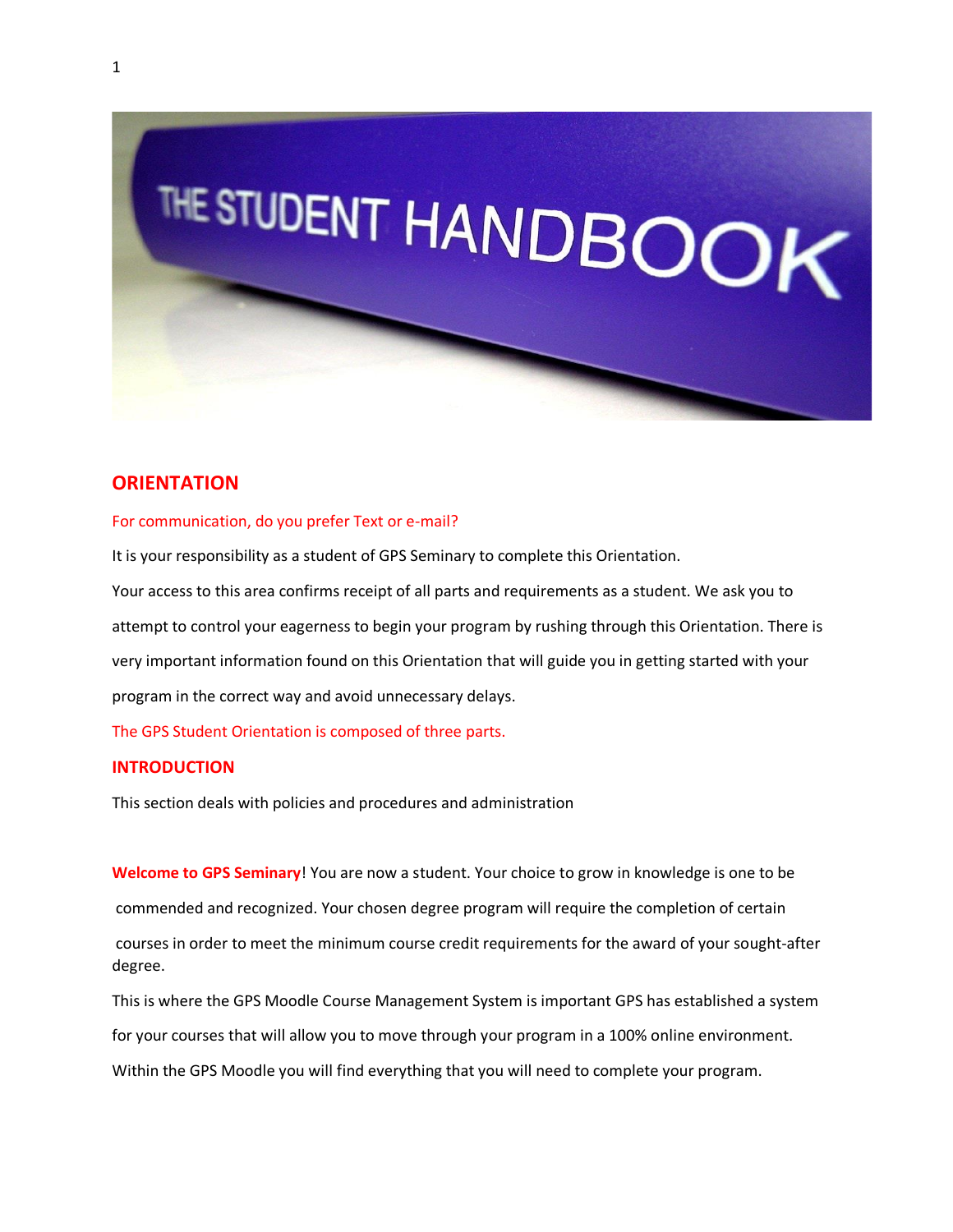Louis Green

#### HOW TO USE THE GPS MOODLE SYSTEM

Student Downloads (if needed) You must have Adobe Reader in order to open and view PDF files. Textbooks on your courses are in PDF format. It's a free download online.

First click on the course name. This will take you to the main page where you will see a small Icon in the course block. That icon will take you to the textbook. You also will see a block designated description which will provide you with a brief synopsis of the course. Next you will see an icon designated as Assignment. It is most important because it is there that you will get your assignment, upload your test and receive your grade plus any comments by your instructor. Some of the blocks may vary from course to course. There are several other Moodle features that are self-explanatory. You Tube also has a video for most every function of Moodle and of course you can call or email the School administration for further assistance School number 636-5771777 or email greenpasturesgps@gmail.com

Each course stands on its own and requires an Administrator to Enroll you in the course. Although the courses are self-paced, your activity is monitored. Within each course you will find access to the required online textbooks and assignment instructions. Instructions on submitting your assignments are available on the main page of Course. In addition, once your assignment is graded you will have access to your grades in the assignment section. If you have any issues with the use of this system, please contact the Administration Office at: greenpasturesgps@gmail.com

#### **BEHAVIOR**

GPS expects that will you maintain a Christ-like attitude in your treatment of other students and staff. Your actions and behavior in the use of the GPS Moodle Course Management System is constantly monitored, and no form of abuse will be tolerated. IMPORTANT - Academic Note: It is important that you provide the school with a copy of your last completed academic level. Do not procrastinate on this issue. A student might go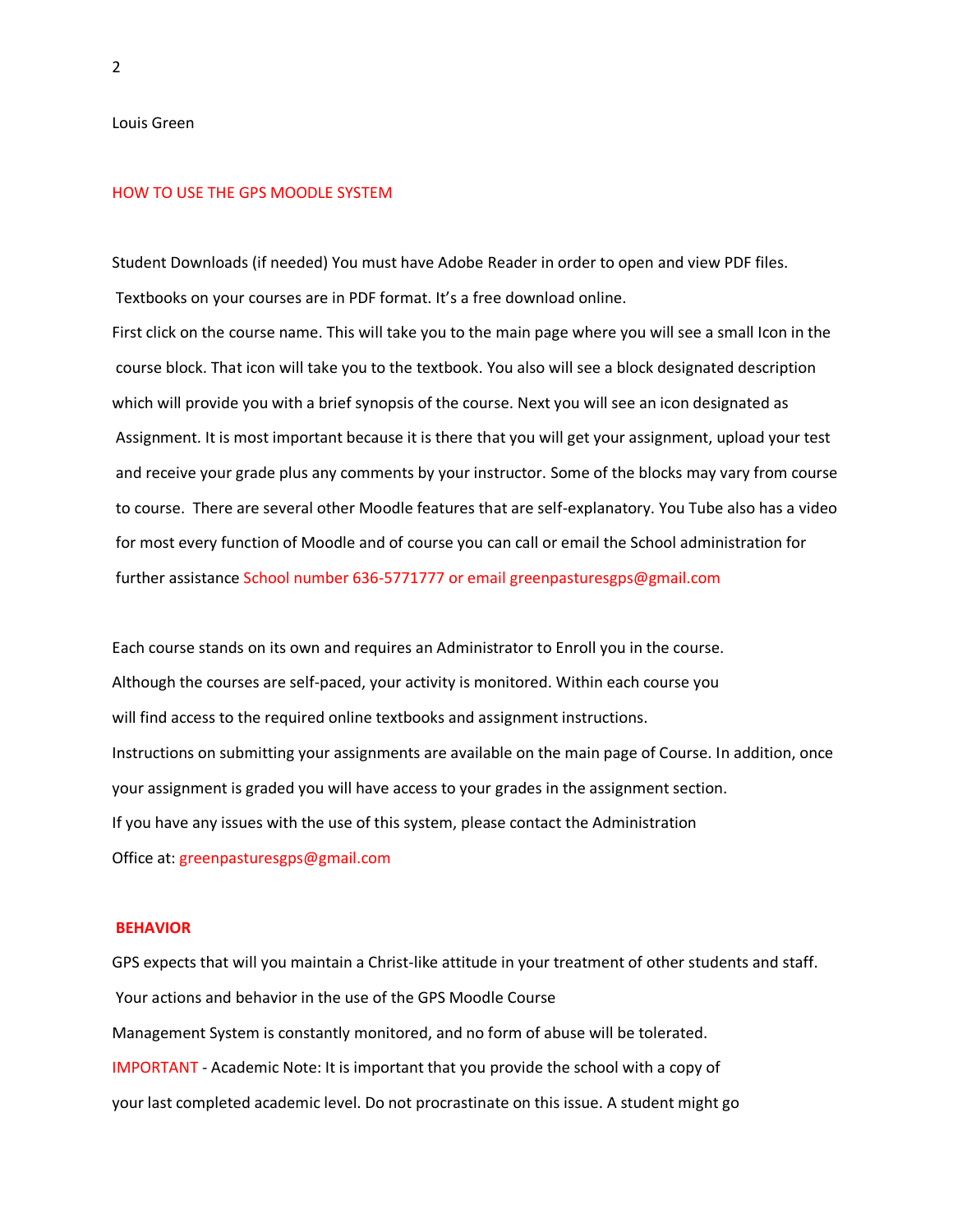on to complete their programs only to be delayed on receiving their degrees due to a hold on their awards because of this step. You must have a copy of your diplomas, degrees, or transcripts indicating completion of the last level of your education in order to receive your degree award from GPS. This is a law and ethical requirement.

#### **Email/Messaging - Policy Overview**

Users of GPS's email and messaging services are expected to act in accordance with the GPS Student Policy and with professional and personal courtesy and conduct. Email and Messaging services may not be used for unlawful activities. This policy and related policies

provide the framework in which all email and messaging services are provided and used at GPS.

#### **A Note concerning Communications with The School:**

There are times when communications between the student and the school may be delayed and may even require follow-ups by both the school and the students. Email communications transmit from one server to another. There are times when the servers may be down, or the communication received may be labeled erroneously by the server as SPAM/Junk email. There are no 100% guarantees that a communication will reach its intended recipient once it has been sent, other than confirmation or follow-up. This is specifically, the case when the school or the student is waiting on a response. Continued follow-up is crucial in this matter. You should follow-up on any communication for which you are awaiting a response within 72 hours of your sent email.

#### **IMPORANT**

DO NOT send any email to the school without a Subject line. IT WILL NOT BE OPENED AND IT WILL BE DELETED. ALL email communication MUST have a SUBJECT line filled out in the EMAIL. Only use the email address provided in your application will be accepted for communication. Your email address has been used to setup your GPS account as well as your school records account. An unrecognized email addresses may run the risk of not being processed by our systems, and not reaching the intended department or person. If you wish to change your email address,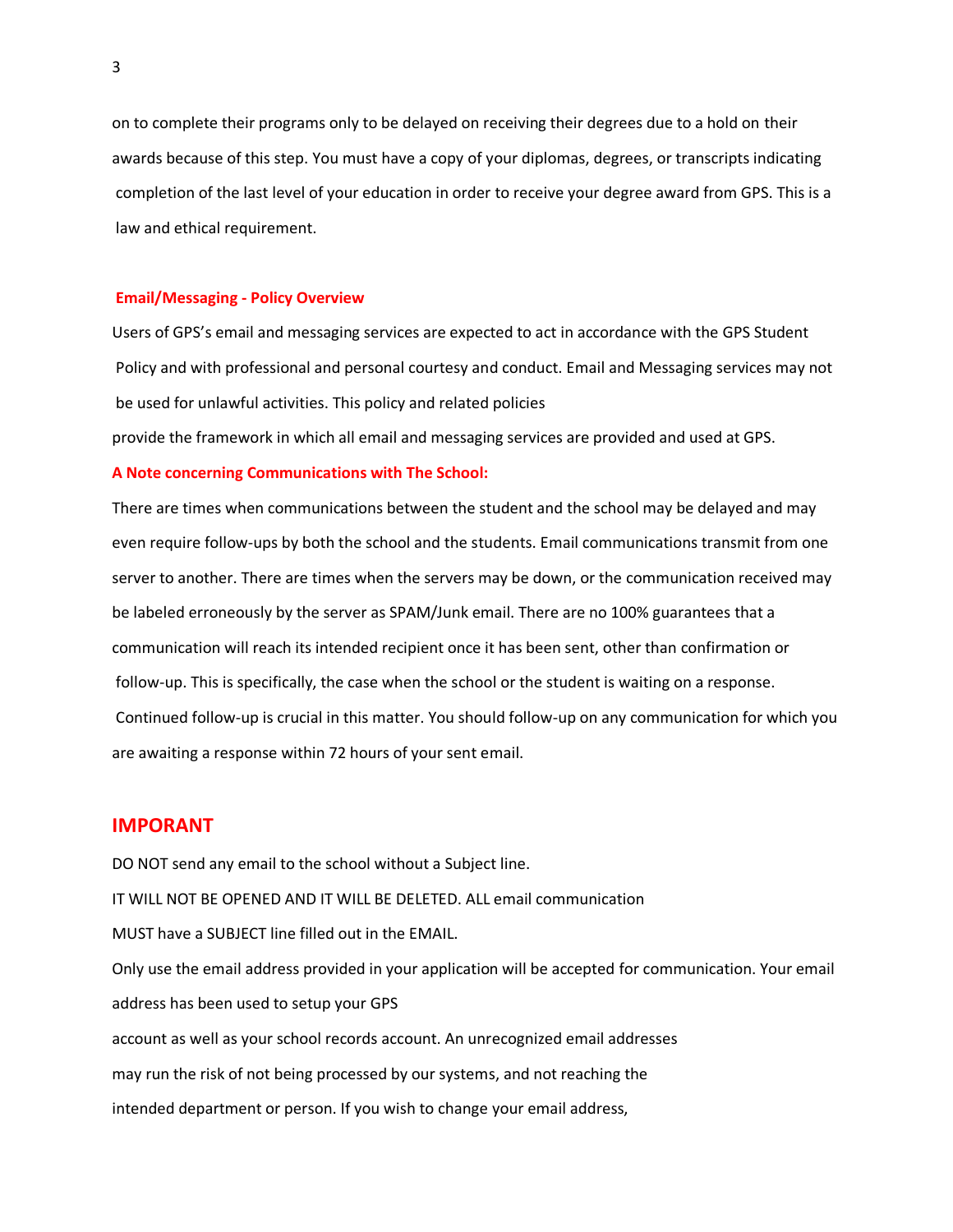please notify us so that we can update our systems with the new address, prior to using the new address for communications.

## **Getting Started**

In order to begin a course program, you must first view your 'Degree Program' curriculum found in your Personal Learning Plan (PLP). Your 'Degree Program' will list the required courses for your program. You will only be allowed to access those courses that are listed in your program. You will be allowed to access up to three (3) courses at a time. You then must complete all the courses that you are enrolled in -before being allowed to enroll in new courses.

Your 'Degree Program' becomes available in your Personal Learning Plan, once you have notified the Administration of the completion of your Orientation and the steps required to activate your Personal Learning Plan at the end of this Orientation. Once notified, the Administration will contact your Advisor who will contact you once the Degree Program has been placed in your Personal Learning Plan. You are required to take the Initial Evaluation Quiz. This is just for evaluation purposes only and the grade received does not count towards your ending degree program grade average.

Initial Evaluation Quiz

This is generally necessary for Enrollment at GPS. Some exemptions are permitted after interview. Student – Go to **https://www.abhe-exams.com/pages/NAV-BibleExams.html There you will be required to create a log-in GPS will have provided you with an "Exam Key." You will select "New Exam."**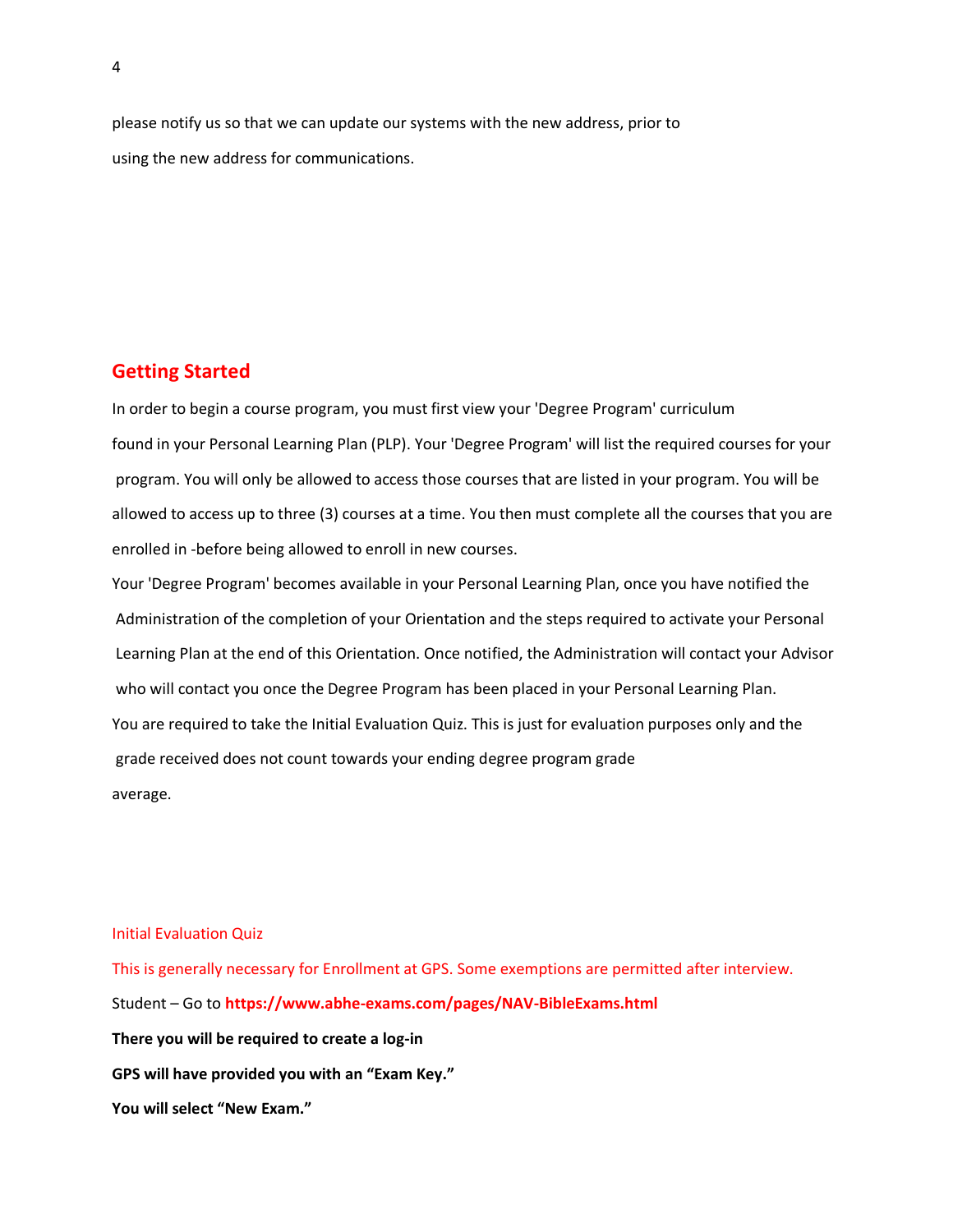**There is a New Student Help page if you so require.**

Notify GPS Administration after you have completed the Test

# **Application for Enrollment**

| First Name _____________________Last Name____________________________Suffix _____ |                                                                                                    |
|-----------------------------------------------------------------------------------|----------------------------------------------------------------------------------------------------|
|                                                                                   | Zip Code or Country Code                                                                           |
|                                                                                   |                                                                                                    |
|                                                                                   |                                                                                                    |
|                                                                                   | Associate Programs Biblical Studies _____ Chaplaincy _____ Christian Leadership                    |
|                                                                                   | Bachelor Programs: Biblical Studies _____ Chaplaincy ---- Christian Leadership ____                |
| Masters Programs: Theology _____ Chaplaincy ____                                  |                                                                                                    |
| High School Diploma: Yes or No? _____ Home School ____ GED ____                   |                                                                                                    |
|                                                                                   |                                                                                                    |
|                                                                                   |                                                                                                    |
| desire.                                                                           | Were you expelled or dismissed from your last Educational Institution? ________. Explain if you so |
|                                                                                   | Do you owe a balance to a school that could prevent you from obtaining a transcript?               |
|                                                                                   | Do you certify that you have or will obtain a High School diploma or GED prior to enrolling?       |
|                                                                                   |                                                                                                    |
|                                                                                   | Write a Brief Essay telling us about yourself. Three hundred words or less.                        |
|                                                                                   |                                                                                                    |
|                                                                                   |                                                                                                    |
|                                                                                   |                                                                                                    |
|                                                                                   |                                                                                                    |
|                                                                                   |                                                                                                    |
|                                                                                   |                                                                                                    |
|                                                                                   |                                                                                                    |
|                                                                                   |                                                                                                    |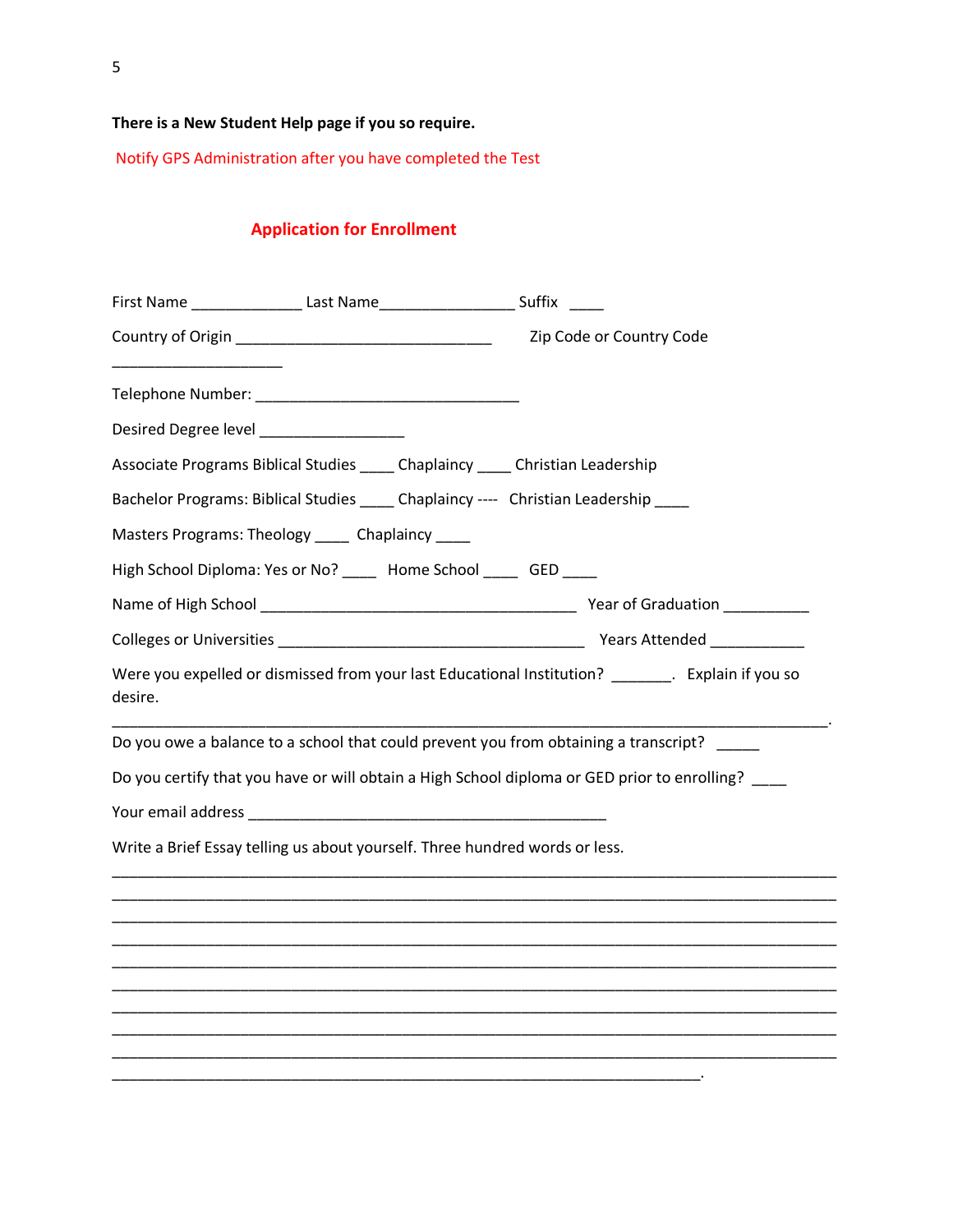This form may be printed, completed and emailed back to [greenpasturesgps@gmail.com](mailto:greenpasturesgps@gmail.com) **How to navigate and work in Moodle** These are links that will instruct you on how to use Moodle https://docs.moodle.org/en/User\_quick\_guide https://docs.moodle.org/en/Assignment\_quick\_guide https://www.youtube.com/watch?v=DsQNAprWBfg

## **Courses**

New courses are being added every semester CURRENTLY AVAILABLE

BibleInterpretation-CKeener.pdf chadwick\_way\_to\_pentecost.pdf Chronological Study of Jesus.pdf Commentary on the Epistles to the Seven Churches in Asia - Trench.pdf First Peter Translated.pdf GreekGrammar-Machen.pdf Introduction to Biblical Counseling.pdf Introduction to the New Testament.pdf James translated.pdf Jude Translated.pdf Messiah in Moses and the Prophets.pdf Minor Prophets.pdf

New Testament Survey.pdf

OT Survey 1.pdf

OT Survey 2.pdf

OT Survey 3.pdf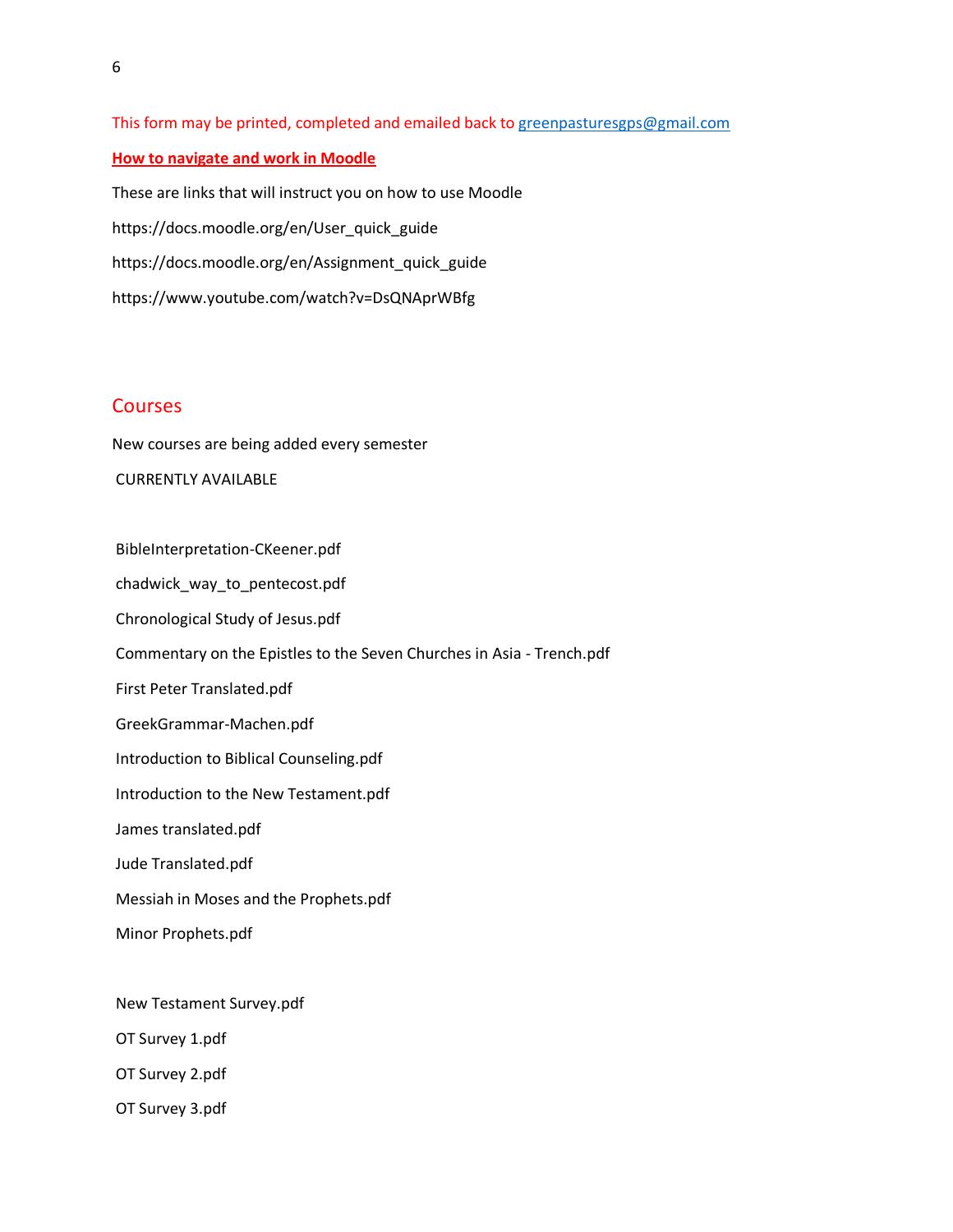Romans Interpeted.pdf Sacred Hermeneutics.pdf The Early Christians.pdf The Life and Times of Jesus the Messiah.pdf The Life of Flavius Josephus.pdf Tozer\_Pursuit\_of\_God.pdf WM Ramsay Paul the Traveler Roman Citizen.pdf

# **Cost for Tuition**

Four-year Bachelor's degree – 120 Credits \$6,900.00 Two-year Associate Degree – 60 Credits \$3450.00 Enrolment Test Fee \$10 All Financial Information – See Pages 14-15, Sections 4.1a – 1.1c4

## **Courses being considered for future study**

Apologetics I

Apologetics II

- Biblical Archeology
- Biblical Leadership
- Bibliology 101
- Christian Administration I
- Christian Ethics I
- Christian History I
- Christology
- Church History 101
- Church Planting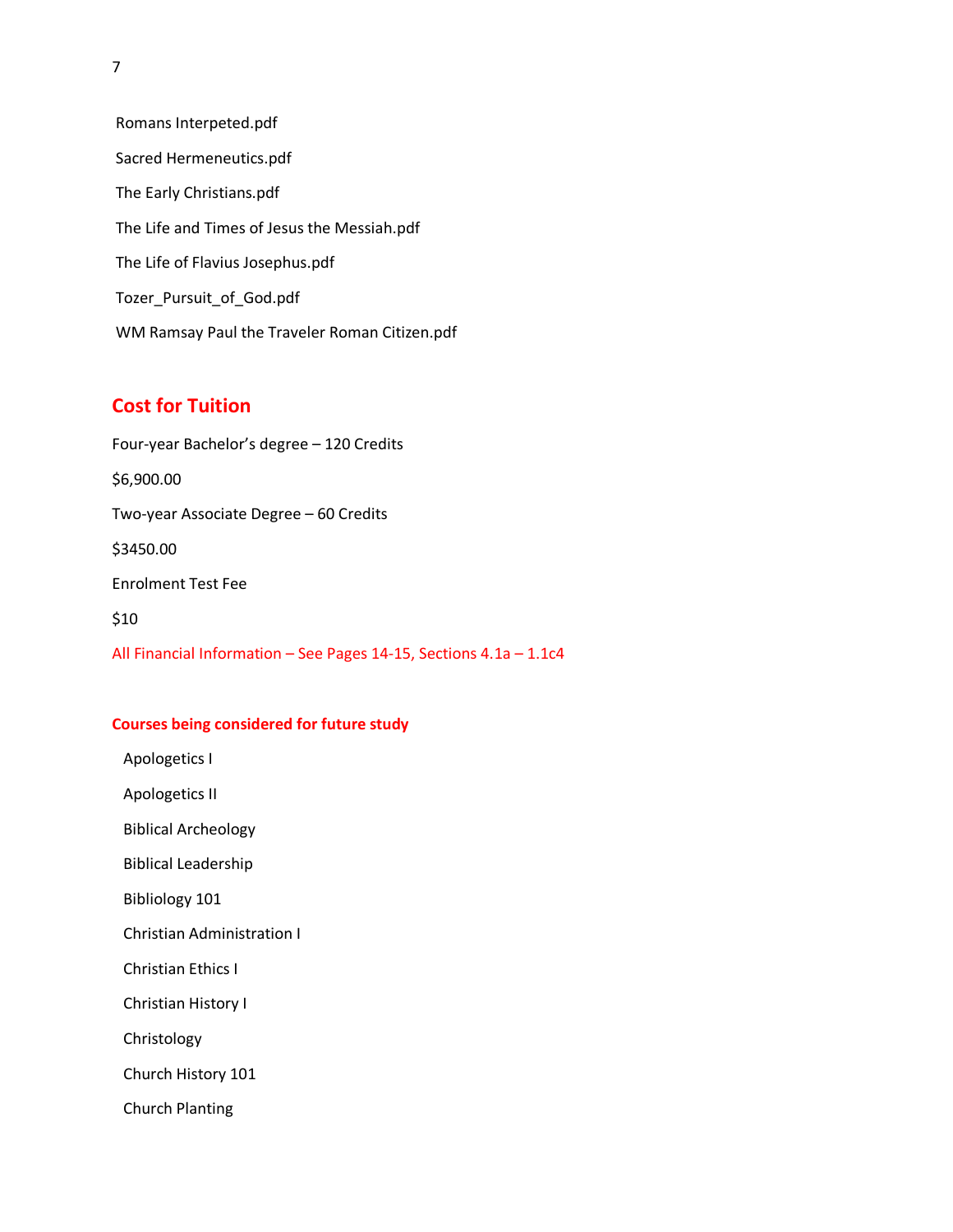Ecclesiology 101

Evangelism I

Evangelism II

Hermeneutics II

History of Christian Doctrine I

History of Christian Doctrine II

History of Christian Doctrine III

Homiletics I

Interdisciplinary Theology Method

Intro to Bible Study Methods

Introduction to Apologetics

Introduction to Evangelism

Introduction to Missions

Introduction to the Bible I

Life of Christ I

Life of Christ II

Life of Paul I

Life of Paul II

Ministry 101

Pneumatology 101

Sacred Art 101

Soteriology 101

#### **Major Courses**

- Christian Social Work I
- Christian Counseling, I

Christian Counseling II

Systematic Theology I

Systematic Theology II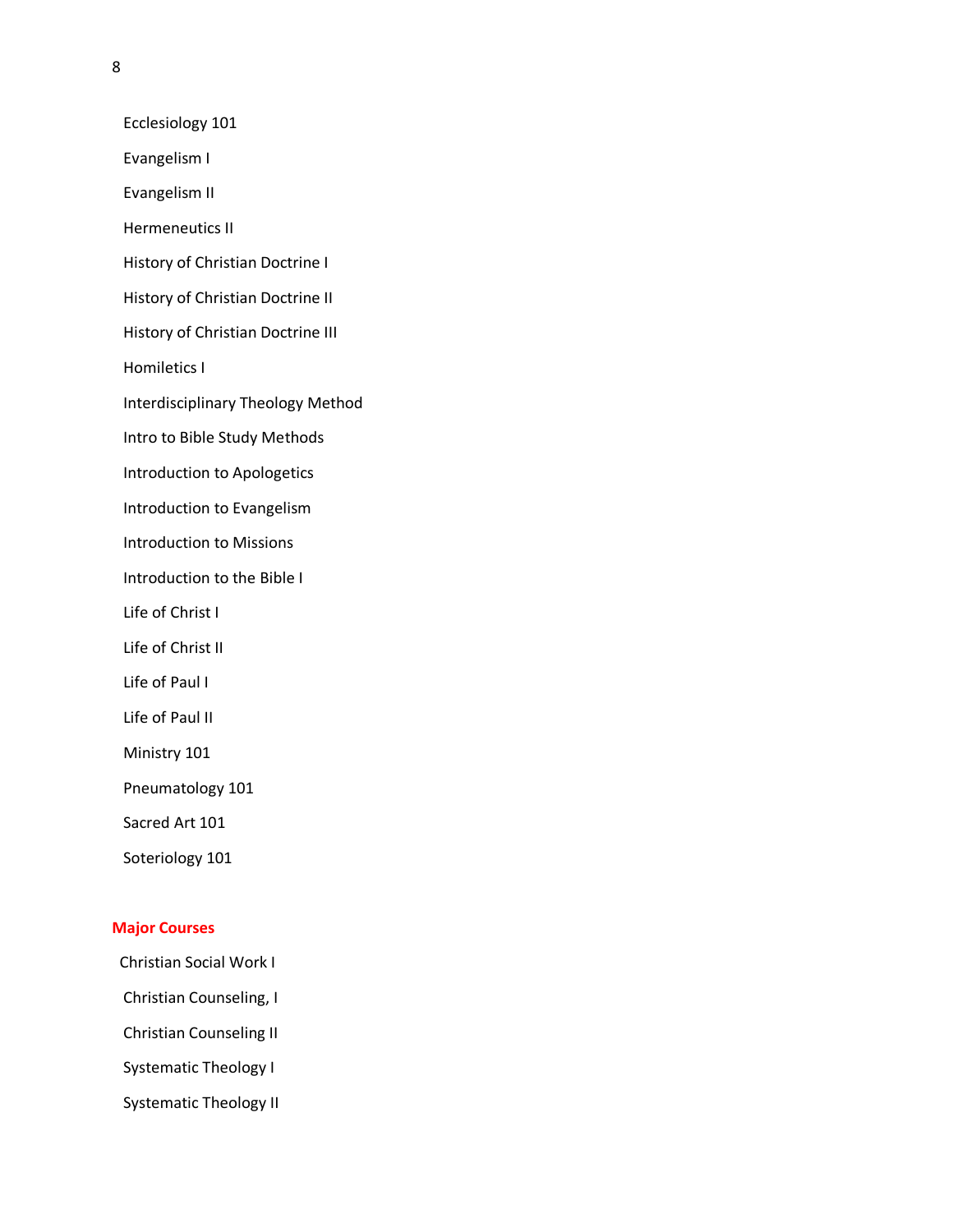Exegetical Courses

 Exegesis - Book of Hebrews Exegesis - Book of Philippians Exegesis - Book of Ephesians Exegesis - Book of Romans Exegesis - Book of Matthew Exegesis - Book of John Exegesis - Book of Acts I Exegesis - Book of Acts II

# **Student Handbook**

**Privacy Policy Online Security Policy GPS Seminary Privacy Policy** 

GPS Seminary is committed to keeping nonpublic information about our staff, applicants, and students secure and confidential.

From time to time, we may collect a variety of nonpublic information about you, including:

- Information we receive from you on applications and forms through our website
- Information about your student account with us
- Information we receive from other reporting agencies or schools

• Technical and navigational information, such as computer browser type, Internet Protocol address, pages visited, and time spent on the website.

GPS Seminary will not sell your nonpublic information to anyone. Further, we do not disclose your nonpublic information, except as required or permitted by law. For example, we may provide this information to companies that perform administrative services on our behalf, to securities industry regulators, or in response to a subpoena. We will require companies that we hire to protect the confidentiality of this information and to use it only to perform the services for which we hired them. We collect technical information to keep you informed about software compatibility issues and possible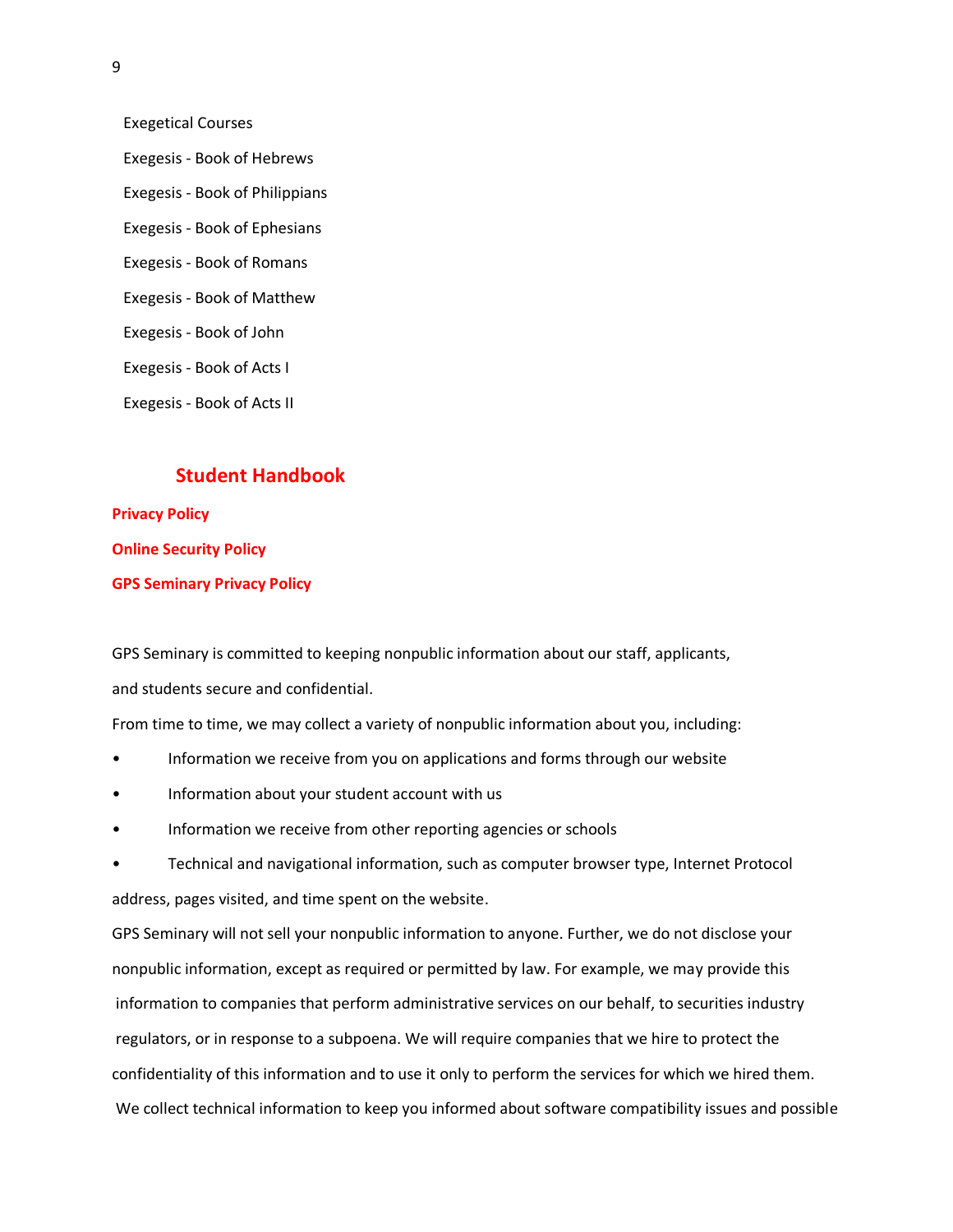upgrades, and to educate our web design team to improve your web experience. With respect to our internal security procedures, we maintain physical, electronic, and procedural safeguards to protect your nonpublic information, and we restrict access to this information. For more details, please view our Online Security: Policy.

Should you decide not to complete your enrollment process to be a student of GPS, decide at some point to become an inactive student or discontinue attending GPS, or should your position as a staff member of the Seminary come to an end, we will continue to adhere to these privacy policies and practices with respect to your nonpublic information.

## **Student Policy**

#### **GPS - Student Policy Book**

The Student Policy Book represents a general guide to the policies, procedures and rules of GPS Seminary. All students should read the Policy Book carefully and are responsible for its contents. This Student Policy Book is normally revised annually; however, changes in policies and procedures are effective at the School's discretion and may be implemented prior to publication in this book. POLICY INDEX

Policy

- 1.1 Academic Honesty
- 1.2 Code of Conduct
- 1.3 Sanctions Page

#### GPS Policy 2.1 - Climate of Responsibility

- 2.1.1. Seeks to be co-operative rather than competitive
- 2.1.2. Seeks to foster a spirit of freedom rather than fear
- 2.1.3. Seeks to promote a spirit of excellence and inquiry

#### GPS Policy 3.1 - Policy against Sexual Harassment

- 3.1 a. Sexual Harassment is prohibited
- 3.1 b. Definition of Sexual Harassment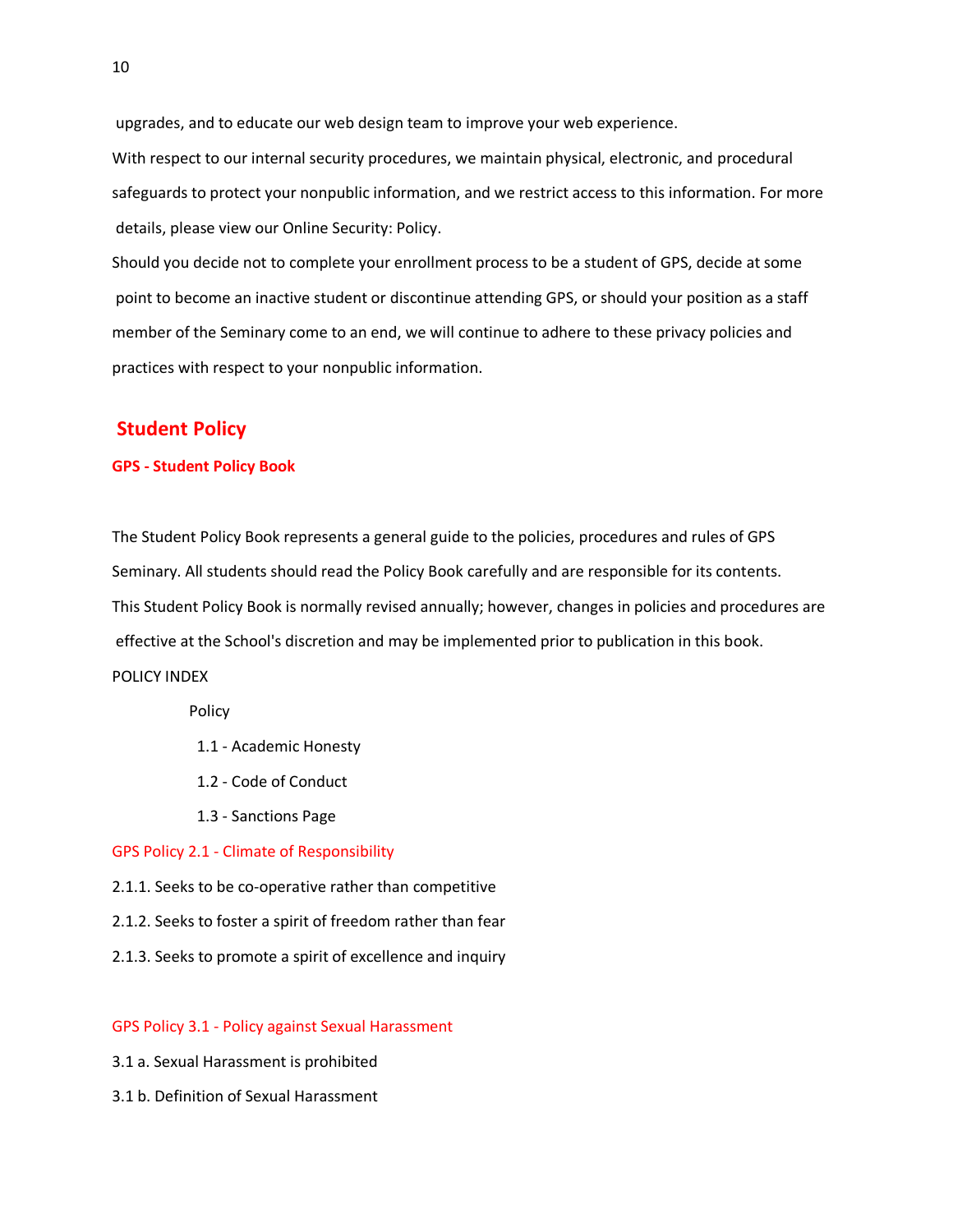#### GPS Policy 4.1 - Financial Policies

- 4.1 a Option-A Student
- 4.1 b Options-B and C Student
- 4.1 c Refund / Withdrawal Policy
- 4.1 c.1 Percentage Table and Time Frames
- 4.1 c.2 Withdrawal/Refund Procedures
- 4.1 c.3 Re-Enrollments after Withdrawal
- 4.1 c.4 Special Circumstances

#### GPS Policy 5.0 - Dismissal Policies and Procedures

5.1 Related to Conduct 5.2 Related to Academics 5.3 Related to Financials GPS Student Rights GPS Student Responsibilities Frequently Asked Questions

#### GPS Policy

#### 1.1 - Academic Honesty

I. Members of the Northwestern community are expected to conduct themselves responsibly and honestly in academic matters. Cheating and plagiarism are serious offenses against this expectation and are subject to disciplinary action.

We define plagiarism as follows:

"Plagiarism is the dishonest act of presenting the words or thoughts of another writer as if they were your own .... If you quote from anything at all...you must put quotation marks around it or set it off from your text. If you summarize or paraphrase an author's words, you must clearly indicate where the summary or paraphrase begins and ends. In every instance you must formally acknowledge the written source from which you took the material." [Quoted from James A. W Heffernan and John E. Lincoln, Writing: A College Handbook (New York: W Norton, 1982)

If instances of cheating or plagiarism are detected, one of these disciplinary actions shall follow: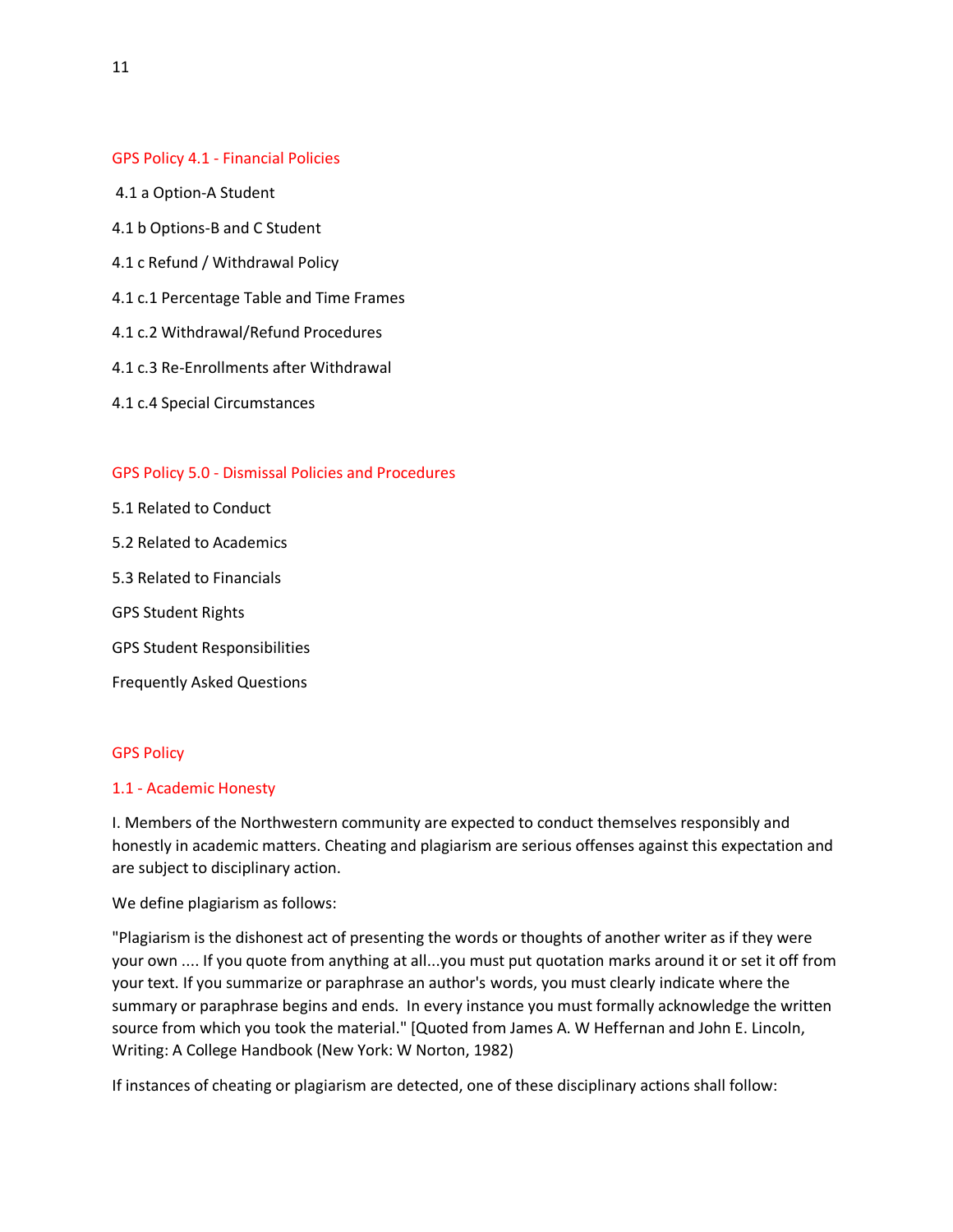- (1) The advisor records a failure for the assignment
- (2) The advisor records a failure for the course

In either case, the advisor shall bring the matter to the president and/or Board, and the question whether further disciplinary action should be considered will be determined in consultation with the advisor, and the Chancellor and/or the board.

## Policy 1.2 - Code of Conduct

1.2a Actions which violate the human rights of any student or member of the GPS school members; or behavior or language disrespectful of School staff or students.

1.2b Conduct that is detrimental to the good of the School or which discredits the School. Conduct detrimental to the Seminary includes knowingly assenting to or condoning violation of Seminary policies or state, federal or local laws by others.

1.2c Misrepresentation and/or academic dishonesty such as: cheating and plagiarism; knowingly furnishing false information.

1.2d Failure to comply with the directives of School officials and their authorized agents acting in performance of their duties.

#### Policy 1.3 – Sanctions

1.3a Expulsion: This action is the permanent removal of a student from GPS.

1.3b Suspension: Temporary removal of a student from the school.

1.3c Conduct Probation: This action constitutes a specified time period during which a student must conduct him or herself in an exemplary manner. Any student found responsible for any other violation of School Policy while on conduct probation will normally be suspended or expelled.

1.3d Formal Reprimand: This action constitutes an official written reprimand concerning violation of School policy. Further violations will result in a minimum sanction of conduct probation.

## Policy 2.1 - Climate of Responsibility

GPS is committed and dedicated to providing an environment that is conducive for learning. The School seeks to establish a healthy climate for the development of relationships among its students, staff, and faculty and is dedicated to the pursuit of truth in its academic life in a manner that exemplifies respect, integrity and a valuing of each person in the School. The climate, which is desirable and maximal for learning, is one that is reflective of the following governing values:

2.1.1. Seeks to be collegial rather than competitive. A basic understanding of the nature of a Christian community is that it recognizes the value and worth of all persons and their contributions to the enterprise of theological education. Modeling a spirit of collegiality rather than competition is imperative in educating people to become leaders of communities. This climate creates an atmosphere of openness to all people. When, for example, differences in theological positions, denominational affiliations, or understandings of ministry occur, those differences should be expressed and addressed in a manner that respects each person's integrity and value in the eyes of God.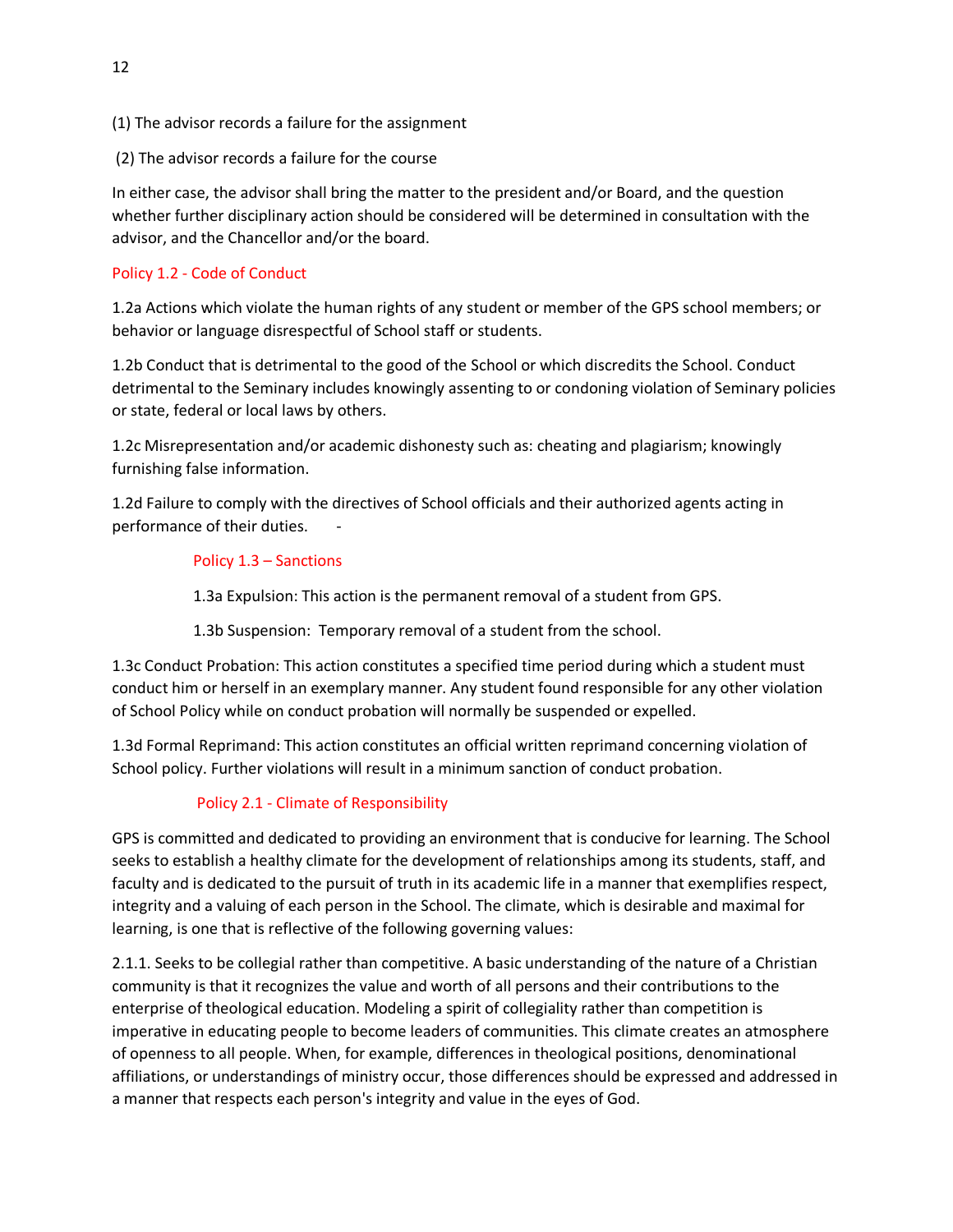2.1.2. Seeks to foster a spirit of freedom rather than fear "For freedom Christ has set us free" so that all members of the body of Christ may live out their lives with freedom for creative expression in the spirit of freedom from sin, death, and the law. The Seminary seeks to be free from intimidation, threat, coercion, or the abusive use of power in carrying on its discourse in the learning environment. Freedom of expression in spoken and written word is not only a constitutional right but the expected courtesy accorded to every member of the Seminary. To the extent that the Seminary is reflective of this freedom of expression without recrimination, so it will exhibit an atmosphere of trust and safety rather than fear.

2.1.3. Seeks to promote a spirit of excellence and inquiry. Excellence and inquiry are essential to the work of the Seminary and to the practice of ministry. Excellence involves the necessity of asking the difficult questions, wrestling with controversial issues and dedicating oneself to the disciplines of prayer, study, research, dialogue and continuing growth.

## **GPS Policy 3.1 - Policy against Sexual Harassment**

Although GPS is an online distance learning institution, the fact that it maintains contact with others through electronic means to include telephone and emails, as well as in some cases special physical gatherings at various meetings, the School has established a policy against sexual harassment. GPS educates leaders for communities called to make disciples of all nations. The School is a teaching and learning environment in every aspect its life, including the way people conduct themselves with one another and deal with disagreements, grievances, and appeals in accord with the methods of Matthew 18: 15-20.

GPS has a responsibility to protect the students, faculty, and staff from sexual harassment. In order to protect all members of the community from sexual harassment, we adopt the following policy:

## 3.1 a. Sexual Harassment is prohibited

All students, faculty members and staff members of GPS ("the School"), have the right to be free of any form of sexual harassment. No person shall sexually harass any student, faculty member, or staff member of the School. No person shall base any personnel, professional, or academic decision on any person's acceptance or rejection of sexual advances. Any form of sexual harassment is unacceptable behavior at the school or online and is subject to appropriate disciplinary action, up to and including immediate dismissal from the School.

## 3.1 b. Definition of Sexual Harassment

1. Sexual harassment includes, but is not necessarily limited to, unwelcome conduct or statements that involve sexual advances, requests for sexual favors, or joking based on sex.

2. Sexually harassing conduct may include, among other things, use of suggestive sexual comments or jokes; sexual remarks about a person's body, clothing, or sexual activities; or displays of sexually suggestive pictures or objects.

3. Sexual harassment also includes any other unwelcome verbal or visual conduct of a sexual nature, particularly if: submission to such conduct is an explicit or implicit term or condition of employment, professional evaluation, or academic evaluation; or submission to or rejection of such conduct is used as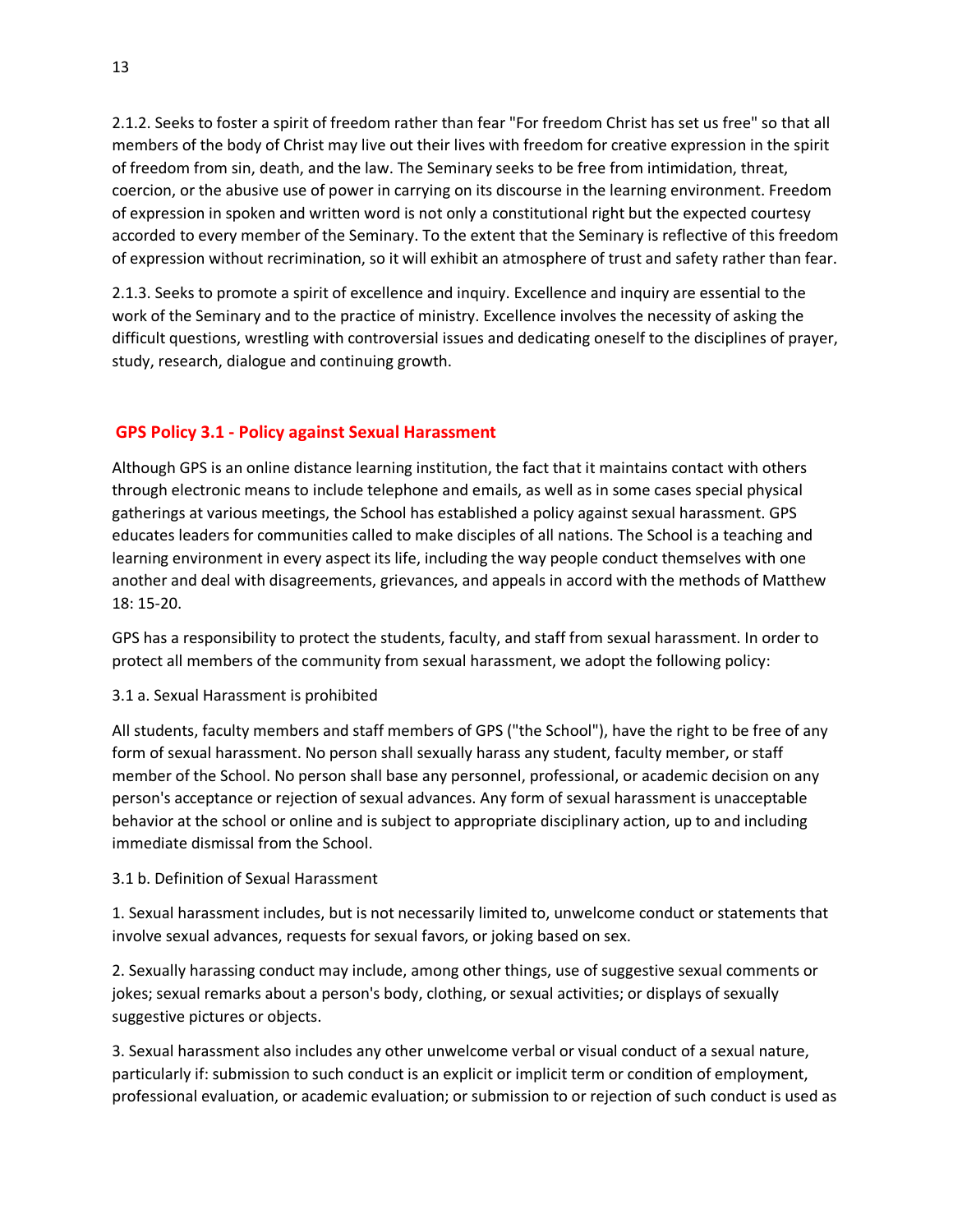the basis for making employment, professional, or academic decisions; or such conduct has the purpose or the effect of unreasonably interfering with the person's work or academic performance; or such conduct has the purpose or the effect of creating an intimidating, hostile, or offensive working, professional, or academic environment.

## **GPS Policy 4.1 - Financial Policies.**

1. Students of GPS are expected to abide with their financial agreements in their degree program. Students are expected to submit their payments in a timely manner.

I. 4.1a Option-A Student:

Payment in full of your program will be required prior to award of degree.

Under Option A, the student is free to make payments at any intervals after the initial 50% payment is made, without any further monthly obligations except for payment in full for award of degree.

Students who completed their initial payments 8 days after notification of acceptance will be assessed a \$150.00 Student Application & Enrollment Processing Fee. If the initial payment was made prior to 8 days, the \$150.00 will be waived except for program withdrawals.

4.1 b Options-B and C Student: These students have elected to pay the initial tuition payment with the understanding that they will be required to make monthly payments throughout their program, including full payment of program prior to award of degree.

Under Option Band C, the student has elected to make a smaller initial payment to complete their enrollments with the understanding that they are entering into a monthly arrangement. Students that have missed more than 2 consecutive monthly payments can be subjected to suspension or dismissal of their program without any form of refund. If the student is dismissed from the program, they will be placed in default status, and may only be re-activated, at the discretion of the Seminary, once all remaining balances have been paid. Students who completed their initial payments 8 days after notification of acceptance will be assessed a \$150.00 Student Application & Enrollment Processing. If the initial payment was made prior to 8 days, the \$150.00 will be waived except for program withdrawals.

4.1 c Refund I Withdrawal Policy:

Refunds may be given, for a valid reason, at our discretion, if the student withdraws within fourteen days of enrollment. The amount of the refunds will be based on the percentage table and timeframes below. An assessment of a

\$150.00 Student Application & Enrollment Processing Fee will be charged on all withdrawals and refunds.

4.1 c.1 Percentage Table and Time Frames

• Withdrawals within the first 7 days of enrollment = 100% minus the \$150.00 Student Application & Enrollment Processing Fee.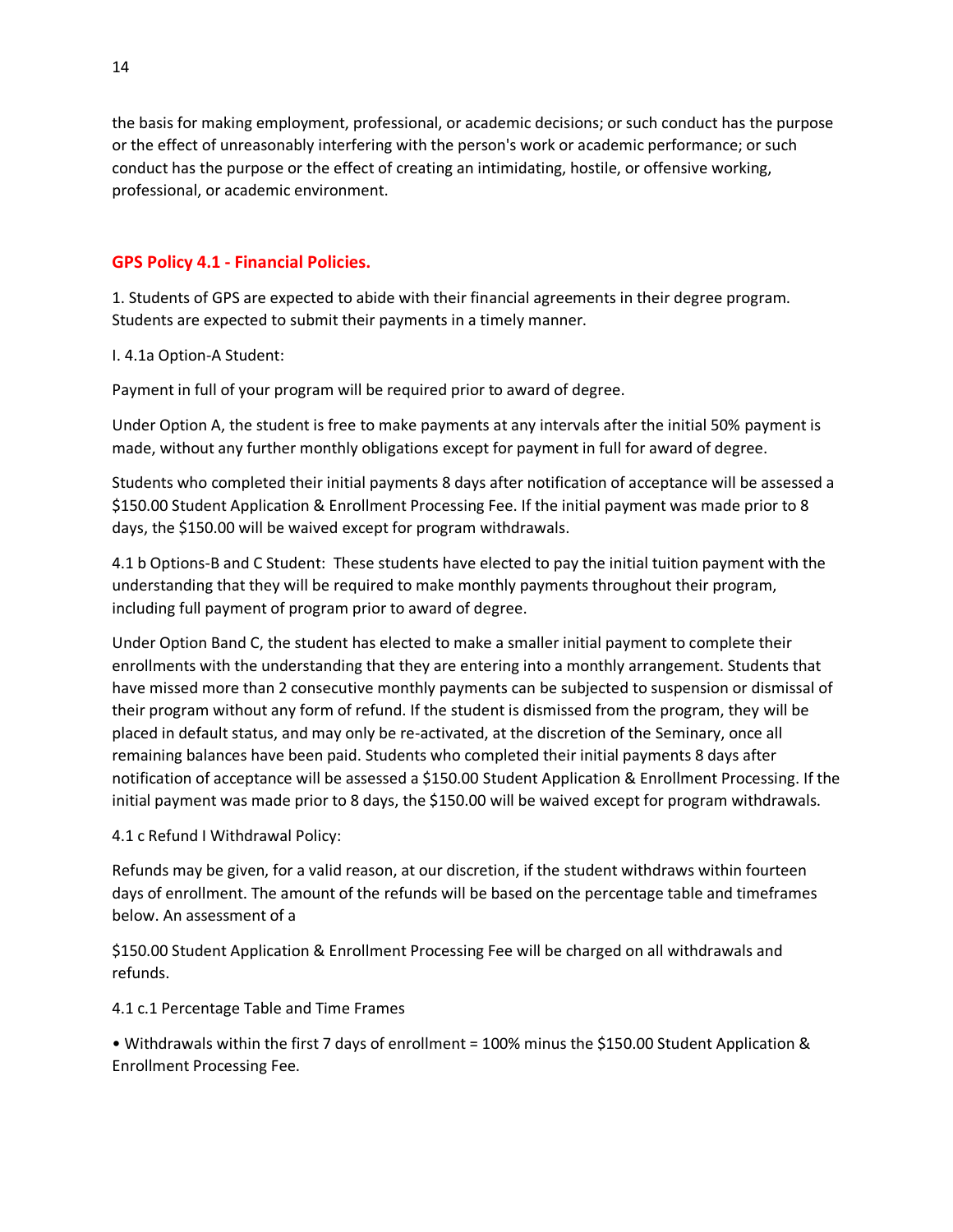• Withdrawals within the 8th to 14th day of enrollment = 50% minus the \$150.00 Student Application & Enrollment Processing Fee.

Withdrawals after 14th day of enrollment = 0% (No refunds after this period. No exceptions, other than for Special Circumstances as listed in this policy.

• Dismissals from the Seminary for violations of policies at any time = 0% (No refunds will be given if the student is dismissed from the seminary due to a violation of any of the NTS Policies as provided, regardless of time frame at the time of the violation.

## 4.1 c.2 Withdrawal/Refund Procedures

Withdrawal and request for refund must be in writing, submitted by certified postal mail, and are credited based on the post marked date on the envelope. The request for withdrawal should include the reason for the withdrawal if you should reconsider re-enrollment later the request should be certified mailed to:

## **Administration Office**

## **18514 Nelson Road**

## **Covington< Louisiana 70435**

## 4.1 c.3 Re-Enrollments after Withdrawal

In cases where the withdrawal of the student is considered to be for acceptable reasons, (this solely at the discretion and approval of the seminary), students may reregister and begin where they left off with their studies, with prior or amended payment arrangements, and a \$150.00 re-enrollment registration fee. Any funds paid by a student, that has been approved re-enrollment that were not refunded because the initial withdrawal was not accomplished within the established time frame will be credited to the student's degree program(s) account.

## 4.1 c.4 Special Circumstances

In case of death or involuntary call to military duty, GPS will return 100% of the amounts received, if such event takes place within 90 days of enrollment.

## **Policy 5.0 - Dismissal Policies and Procedures**

## 5.1 Related to Conduct

5.1 a If a student is behaving inappropriately, he or she will be given ONE warning that his or her behavior must be corrected. If after such warning the student misbehaves again, the student may be suspended or expelled on grounds of misconduct.

5.1 b Inappropriate behavior is defined as follows:

• Abusive, condescending or mean-spirited communication directed towards any ministry leader, instructor, staff member or fellow student.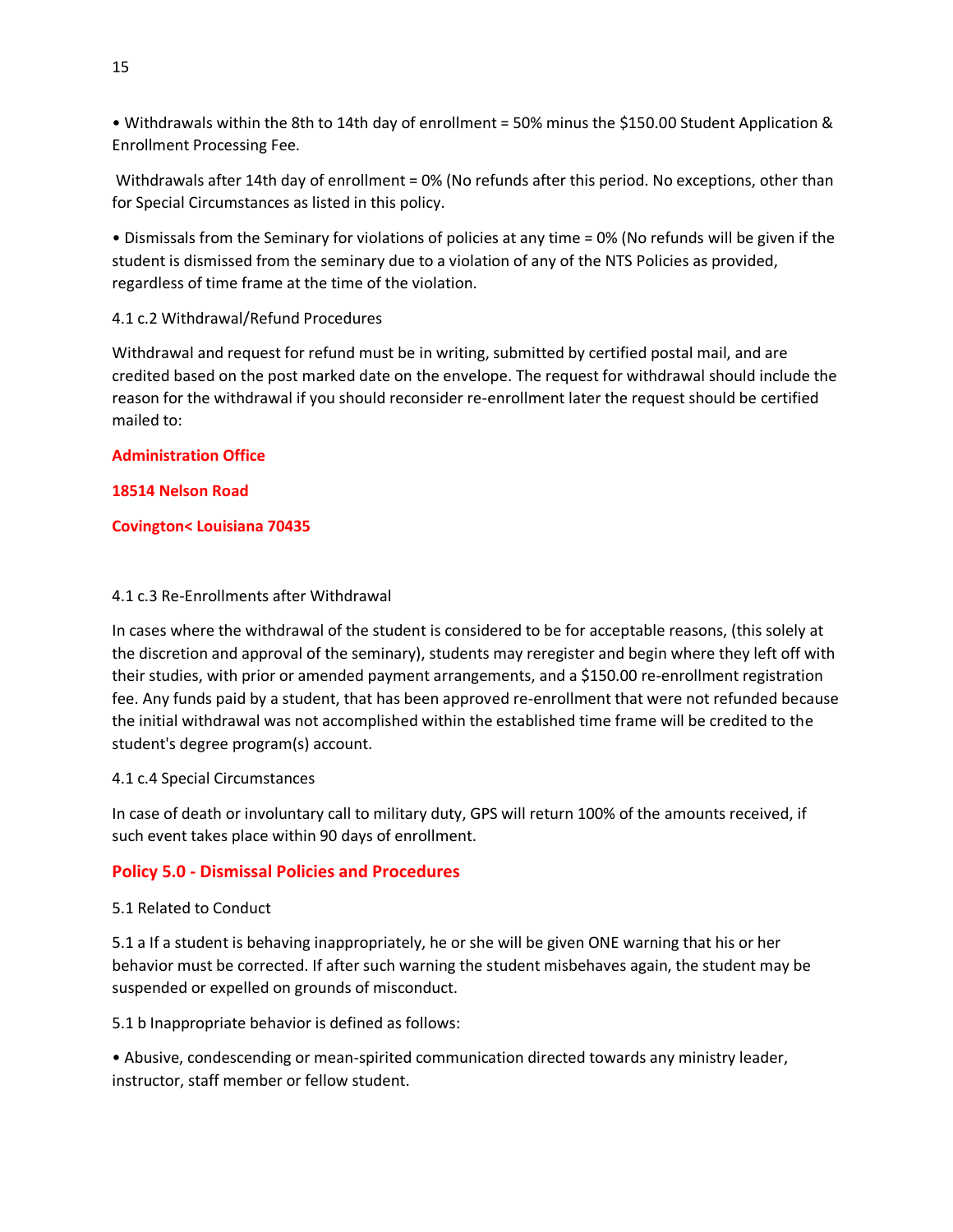Threats of any kind towards ministry leadership, instructors, staff or other fellow students.

5.1 c Threats against the Administrator or staff or behavior deemed to be excessively inappropriate may cause the Board to enact an immediate expulsion of the offender.

5.1 d If a student is found to be guilty of cheating on examinations or class work, he or she may be expelled immediately.

5.2 Related to Academics

5.2a Each student must maintain a passing cumulative grade in every program he or she attends, or he or she may be excused from continuing in his or her program of study.

5.3 Related to Financials

5.3a If a student is enrolled in a degree program based on Option B of the payment plan for the tuition and has missed two consecutive payments; he or she may be placed on suspension or be expelled from the School for failure to fulfill their financial commitment in lieu of tuition agreement. Reinstatement will require payment of remaining balance in full. All prior payments are forfeited if no reinstatement is accomplished.

# **GPS Student Rights**

1 Students have the right to receive regular and organized instruction and guidance consistent with the aims of the course for which they have enrolled.

2 A student's grade in a course would be determined only by academic achievement consistent with the aims and content of that course.

3 All students have the right to use the educational resources of the School in accordance with the rules concerning their use.

4 GPS recognizes that free inquiry and expression are indispensable elements for the achievement of the goals of an academic community. Students have the right to freedom of expression, including the right to dissent, protest and/or take reasoned exception to the information and views offered in any course.

5 Each student has the right to fair and reasonable treatment by other members of the School Staff.

6 GPS always maintains a copy of this Policy Book on the Administration page of the Online Campus.

# **GPS Student Responsibilities**

1 Each student is responsible for learning the content and the skills required by his or her courses.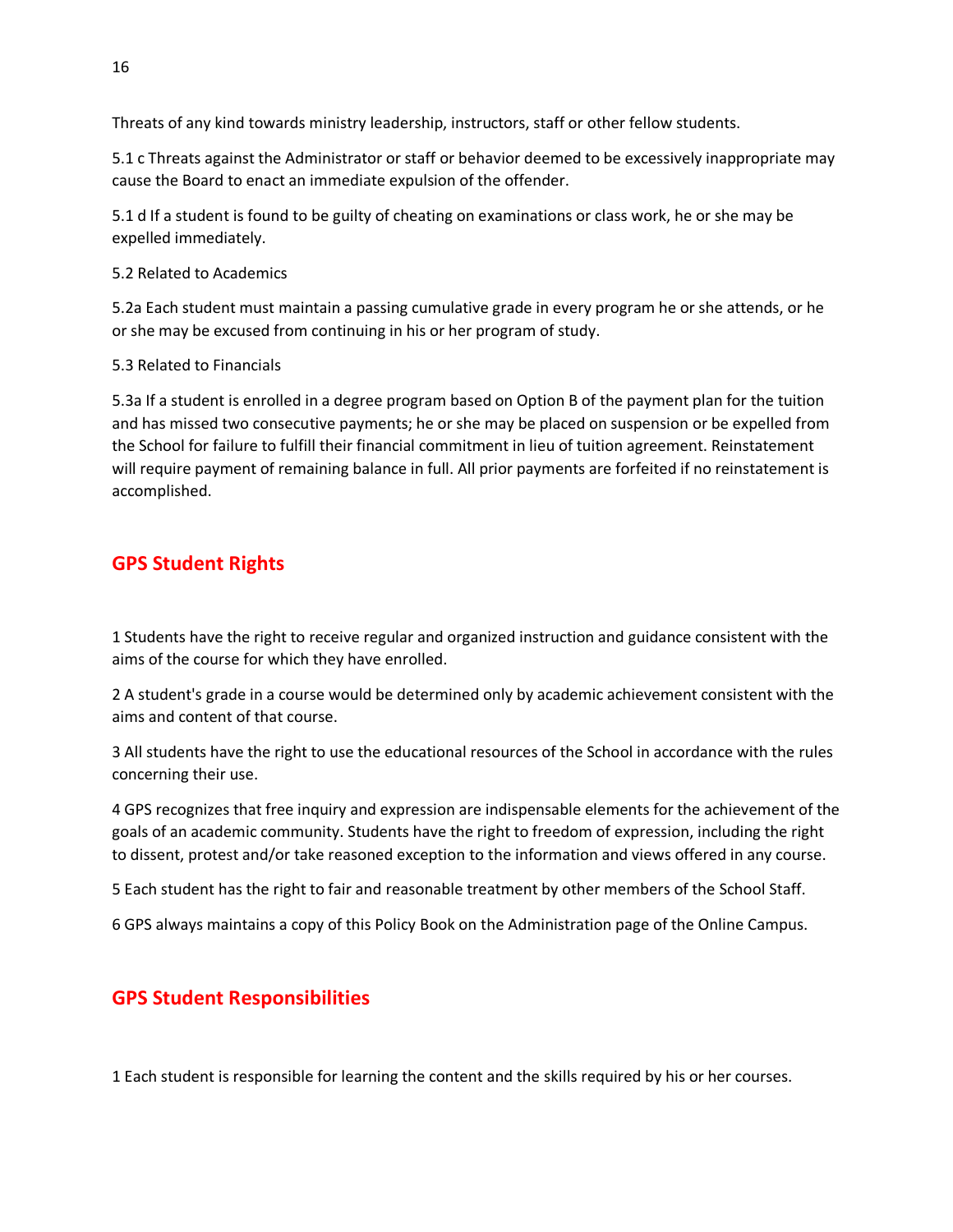2 Each student is responsible for being honest in each of his or her classes.

3 The student is responsible for arranging with their advisor any modifications of class requirements necessitated by special needs, such as medical conditions, physical disabilities, or learning disabilities. Students with physical or learning disabilities who desire accommodations are required to provide documentation of their disability before accommodations are provided.

4 Each student has the responsibility to treat other members of the School fairly and respectfully.

5 Each student has the responsibility to know and abide by what is contained in the GPS Student Policy Book.

# **FREQUENTLY ASKED QUESTIONS**

\*I have completed my Orientation and PLP and have not heard from my advisor. What is the delay?

First, did you contact the Administration to notify them of having completed your Orientation and PLP? You will not hear from your instructor until you notify the Administration of the completion of these two items. If you've notified the Administration, be sure to follow-up with the Administration if you do not hear back from your instructor within 48 hours (this does not include weekends and holidays since the school is closed during this time.

You must send your notification to**: greenpasturesgps@gmail.com** 

**Be sure to include a SUBJECT line in each of your emails to the school. If you do not include a subject line in your email communication, it will be deleted without opening. Also, every written communication must include your Name and student number registered with the school!!!**

\*Where do I submit my transcripts, and will GPS accept credits earned at non-accredited schools or programs?

In most cases, once it is evaluated, we will allow for non-accredited course credits to be transferred if it is compatible to the course of study necessary for your degree program. We would encourage that you submit each of your transcripts for consideration by using any of the following methods:

Email: You can attach your transcripts to an email and send it to greenpasturesgps@gmail.com

**Postal Mail: GPS Seminary**

**18514 Nelson Road**

#### **Covington, Louisiana 70435**

How long do I have to complete each assignment in the courses?

The courses are designed to be completed in Semester segments of 17 -19 weeks. Your Instructor will attempt to keep the student on schedule by setting deadline for each assignment.

\*Who do I contact with questions during my time with GPS?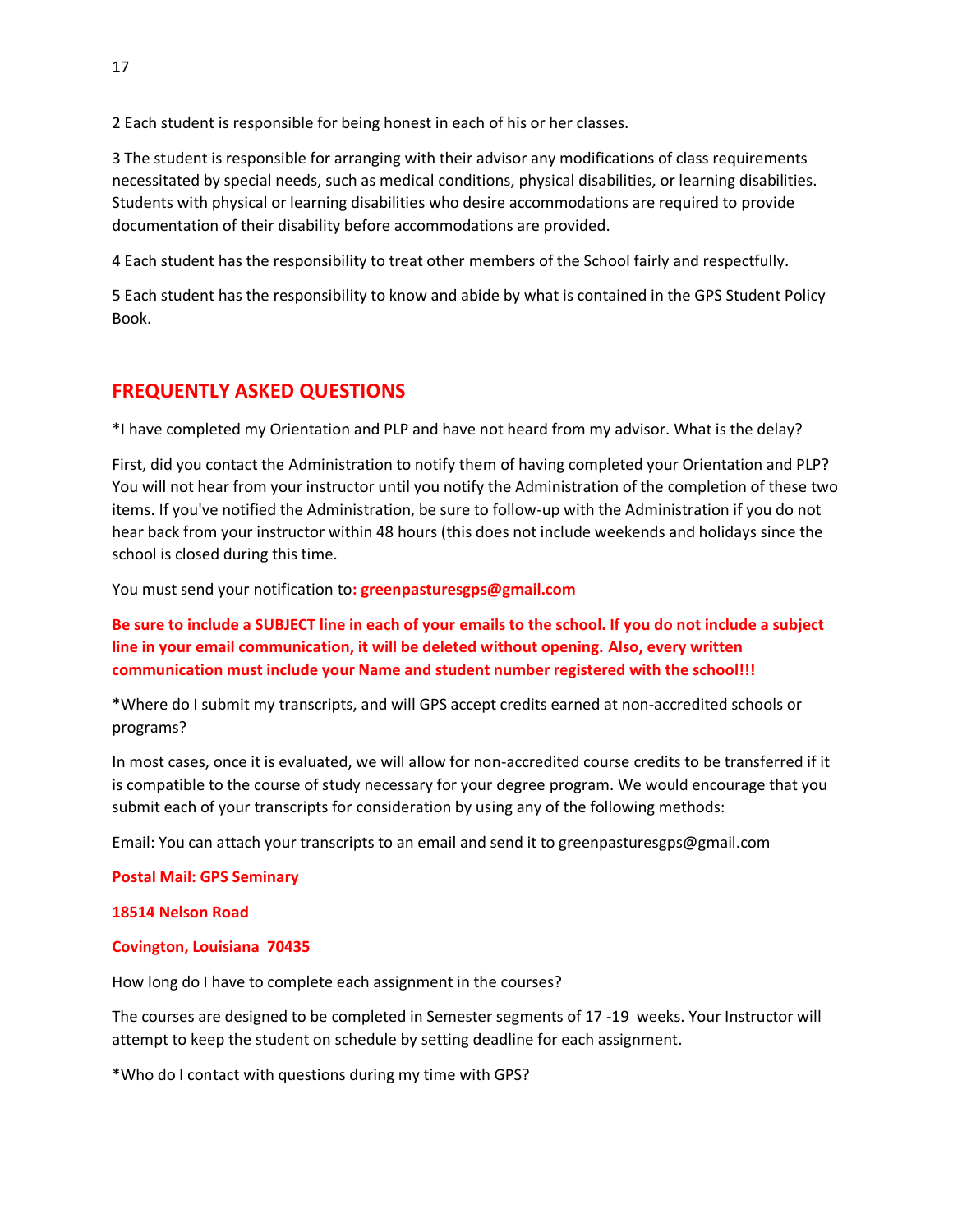Your instructor is there to answer any questions you may have with regards to your program and administrative issues. The instructor will lead you in staying within the course parameter. You should keep your instructor updated as to your current status. You can also contact the administration office if for any reason you are unable to contact your instructor.

\*How do I submit completed course work and how long does it take to receive a grade?

Course work that is completed is submitted using the current course submission procedure found in the Assignment block of the Course. When the advisor receives notification of your submission, he/she will begin reviewing your work for course grading. Grading can take some time, as it depends on the time of the month that the work is received. Once you submit your work, continue to the next assignment. Do not wait to hear from your Instructor with regards to your graded paper.

Think of it as end of semester grades. Grades are normally provided within 1 to 2 weeks. However, at certain times it may take longer if the systems are being updated and/or modified. If you need enrollment for your next courses, notify your instructor or send an email to administration at **greenpasturesgps@gmail.com**

\*How is my thesis or dissertation graded (for Graduate Programs only)?

Thesis and dissertations are to be sent to your instructor, after the thesis/dissertation proposal has been approved. Thesis and dissertations that are completed and receive a passing grade will be accepted as fulfillment of the course requirement.

A communication will be sent to the student with a grade for their work.

\*Where do I obtain my textbooks?

For the most part, a GPS student will not need to purchase textbooks. The required assigned textbooks are found within the GPS Moodle Courses.

For research the student may utilize personal books, books from a library, or online references. GPS will be organizing an Online library in the future.

Note: Some students would prefer to use hardcover books for their coursework instead of PDF books. This is accepted if the book is the same book used for the course and has been approved by the instructor. The Hardcover book is to be purchased at the student's expense.

\*How long do I have to complete my degree program?

You do not have a specific timeframe, although we do ask that you dedicate sufficient time to your studies. Distance learning is a very independent way of studying. Of course, the student must understand that studies at Seminary levels require a certain level of both maturity and responsibility on the part of the student. We suggest that if you are planning on taking a sabbatical or furlough, that you notify your instructor.

\*When do I receive my degrees, once I've completed my program?

Degrees are awarded and mailed within 30 to 45 days after all academic course requirements have been met, and the full balance of tuition has been paid. Both requirements must be met in order to receive your degrees. All financial requirements must be met prior to the mailing of any degree.